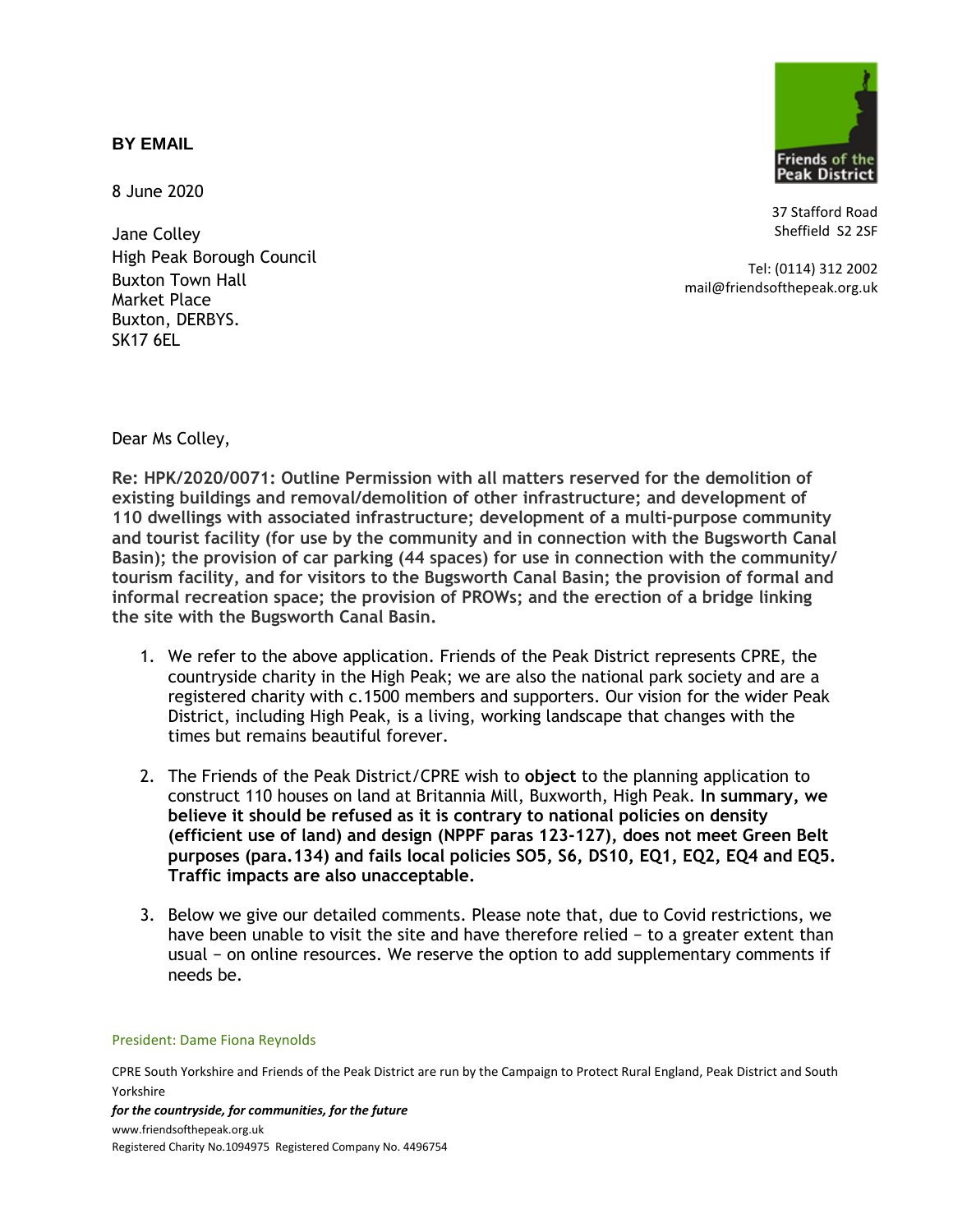## *Site and proposals – policy considerations*

- 4. The whole site is within the Green Belt and the eastern end of south-eastern part lies within the Buxworth Conservation Area. The development also abuts the boundary of the Bugsworth Basin Scheduled Monument and offers, in addition to the housing, a community centre and 44-space car parking for visitors to the canal basin.
- 5. Under HPBC Local Plan Policies S6 (2., bullet 3) and DS 10 only the 1.5ha mill site itself is identified, as industrial legacy, for mixed use with no more than 50 houses of which 30% should be affordable. DS10 states: *'The precise capacity of the site for residential development shall be determined by further consideration of development viability and compliance with Green Belt policy.'*
- 6. At 4.9ha the development would be more than 3 times the area identified in Local Plan Policy DS10 and would provide more than twice the number of dwellings at an unacceptably low density of 22 dwellings/ha. The car parking provision would follow HPBC policy. There is no mention of homes fit for a zero carbon future (see below). There would be no affordable housing as the development is stated (erroneously) to be unviable, and no mixed use. The applicant claims to maintain the openness of the green belt but we suggest otherwise (see section 16 below). In any case valuable scrub and unmanaged grassland would be lost.
- 7. According to Policy S2 Buxworth is a *'Smaller Village' where only limited development to meet local rural needs may be acceptable consistent with maintaining and enhancing their distinctive character or appearance*. Local Plan Policy EQ 4 states that the openness and permanence of the Green Belt will be preserved and any development must be in accordance with national policy.

# *Design and sustainability*

- 8. The Local Plan is extremely clear in its priority (within its development management policies) on the strategic role of environmental quality, sustainability and the need to address climate change (see particularly strategic objective SO5). Supporting text at para.5.16 states that climate change will be addressed by use of sustainable locations; promoting low carbon, sustainable development; maximising carbon reductions in new build by reducing the need for energy; using energy more efficiently; and generating energy from low carbon or renewable sources.
- 9. Furthermore Policy EQ1 gives great detail as to how, *inter alia*, new development in High Peak should contribute to a low carbon future and help meet national targets to reduce greenhouse gas emissions. In October 2019, the Council declared a Climate Emergency with the aim of becoming carbon neutral by 2030. This is a significant material consideration that adds greater weight to the need for stringent compliance with adopted sustainability and climate change policies.
- 10. We are surprised therefore that objective SO5 and policy EQ1 are omitted from consideration in the relevant Development Plan policies quoted in the Planning

### President: Dame Fiona Reynolds

CPRE South Yorkshire and Friends of the Peak District are run by the Campaign to Protect Rural England, Peak District and South Yorkshire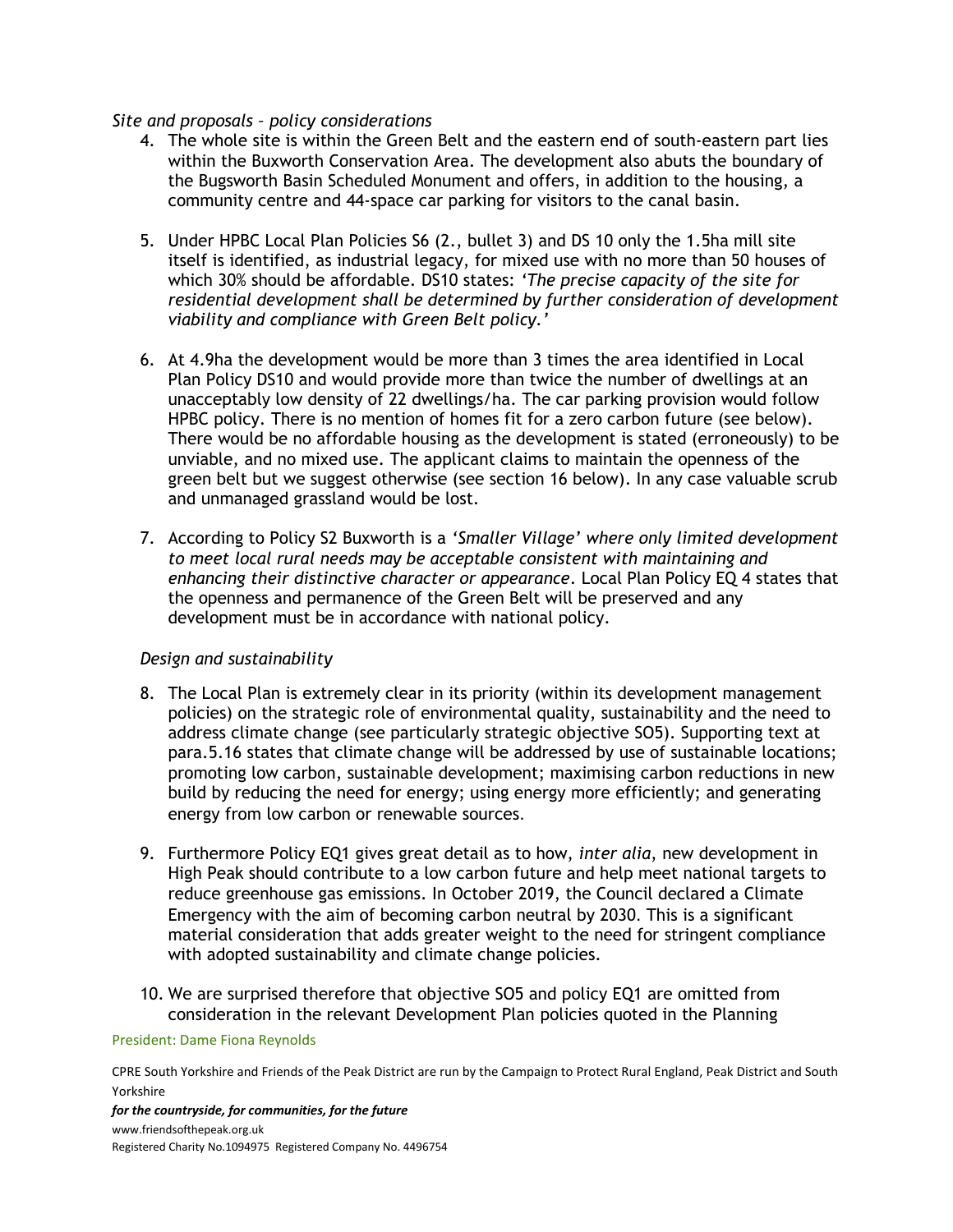Statement. These core issues are nowhere considered in the application, neither in the Planning Statement or the Design and Access Statement. It is incomprehensible, even though this is an outline application, that sustainability issues (beyond ecology, green space and water management) are not addressed as 'masterplan prompts' in terms of the development's contribution to future low carbon place-making. This omission must be addressed before the application can be determined or else refused.

## *Landscape, green belt and local amenity*

- 11. In accordance with the landscape remit of our organization, and despite our inability to make a site visit, our observations concentrate on the visual and amenity impacts of the proposed development within the Green Belt, close to the boundary of the Peak District National Park and alongside the Peak Forest canal. In principle, housing development of the north western, brownfield part of the site is acceptable (as per Policy DS 10, see below) but the present and future open space values of the north eastern and south-eastern parts of the site are worthy of protection and should not be developed for housing.
- 12. The site of the planning application clearly falls in to two distinct parts in terms of its present uses and character. The north-western end of the site consists of the former Britannia Mill and Britannia House buildings at Buxworth, whilst the south eastern area of the site is grassland and wooded land with potential for open space uses. It is development on the north eastern and south eastern area of the site which in our opinion should not be permitted. Although the developer seeks to justify that the degree of landscape change is negligible within the wider landscape character areas (see LVIA, section 6.6), we disagree and suggest Policy EQ 2 is not met as the development is detrimental to the character of the local landscape and also the setting of a settlement.
- 13. The High Peak Local Development Plan adopted in 2016 has clearly stated policies for the proposed development site under Policy DS 10 which seeks to protect the open south eastern part of the proposed development site. It states about the south eastern part of the site:

*The adjacent greenfield area contains woodland which provides a landscape framework and contributes to the character of the adjacent settlement of Buxworth. The woodland surrounding and within the site should be protected from development to provide a landscape framework, and to ensure that visual coalescence between the settlements of Buxworth, Whaley Bridge and Furness Vale does not occur.*

- 14. We completely support this statement, as permitting development of the south eastern part of the site would be contrary to broad green belt policies and also contrary to Policy DS 10 of the Local Plan. It would impact adversely on the historic settlement of Buxworth and the Conservation Area and on the setting of the nearby historic canal and canal basin, which is of national importance (scheduled monument).
- President: Dame Fiona Reynolds 15. Buxworth is a small attractive settlement with a population today of under 300. The proposed development of 110 houses would double the size of Buxworth as a

CPRE South Yorkshire and Friends of the Peak District are run by the Campaign to Protect Rural England, Peak District and South Yorkshire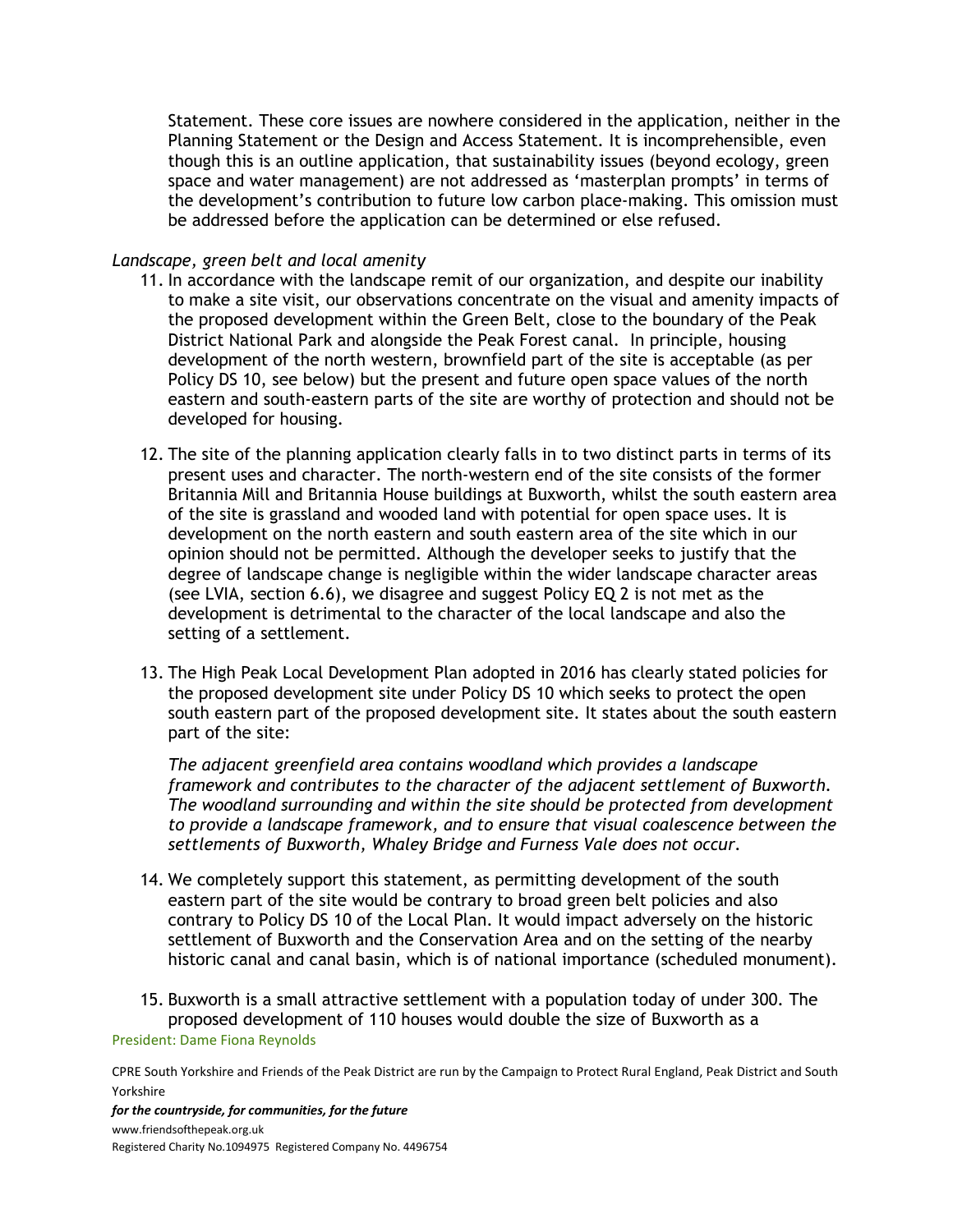settlement and be out of proportion to the existing village. Others, notably the Parish Council, have raised concerns about lack of infrastructure and we support this concern.

- 16. Buxworth is located at the end of the historic Peak Forest Canal an asset of great long-term importance for leisure, tourism and biodiversity. When the canal was first built in 1789, the Bugsworth basin became the biggest inland port in the country, being able to moor over 100 boats at any one time. Today the canal basin is an important amenity with potential for further use for recreation and tourism. It is a popular place for walking and cycling and much used by local residents and visitors. Permitting housing development on the south eastern portion of the proposed development site would, in our view, impact adversely on the setting of the scheduled canal basin and the canal tow path.
- 17. The open and wooded land at the south-eastern end of the site has potential for future open space uses in connection with leisure and recreation. It could be a valuable green space linking to the canal and canal basin and, if developed for housing, this potential would be lost. The LVIA analysis states (para. 6.9) a high/adverse change to the local landscape will occur, underlining the extent of loss. It also states (para. 6.6) that the change allows for enhancements that: 'Ensure connection with existing vernacular character of the settlement of Buxworth'. It is clear to us that if the development of the wider site occurs to the degree that it links visually to the built character of the settlement, then it must follow that the openness of the Green Belt will be compromised, contrary to Policy EQ 4 and national policy.
- 18. The deciduous woodland that has developed on the most south-easterly part of the site, close to Buxworth village, is of particular landscape importance, providing a buffer and landscape containment to the village. These woodlands should be protected in any future development of the site for open space uses and should under no circumstances be sacrificed for housing development. The LVIA again suggests a set of landscape/green infrastructure/biodiversity mitigation measures (paras 6.8 and 6.9) but we fail to see these reflected explicitly in the full proposals, contrary to Policy EQ 5. Furthermore, we see no evidence of a positive contribution to overall biodiversity. Such a contribution needs to be set out formally and explicitly (with accompanying metrics) in terms of biodiversity net gain.

### *Transport*

- 19. As noted earlier, the site is allocated by Local Plan policy DS 10 but is recognised as 'relatively isolated' by the Local Plan. It appears to us to be unsustainable for housing and scores poorly on the checklist for new housing developments created by Transport for New Homes.
- 20. The proposed residential development is expected to generate 50 two-way vehicle trips during the morning peak hour, with 44 during the afternoon peak hour and 478 across a day. Current daily traffic flows along New Road, which is the main route to reach the A6, are not provided but on a country lane such an increase would be

#### President: Dame Fiona Reynolds

CPRE South Yorkshire and Friends of the Peak District are run by the Campaign to Protect Rural England, Peak District and South Yorkshire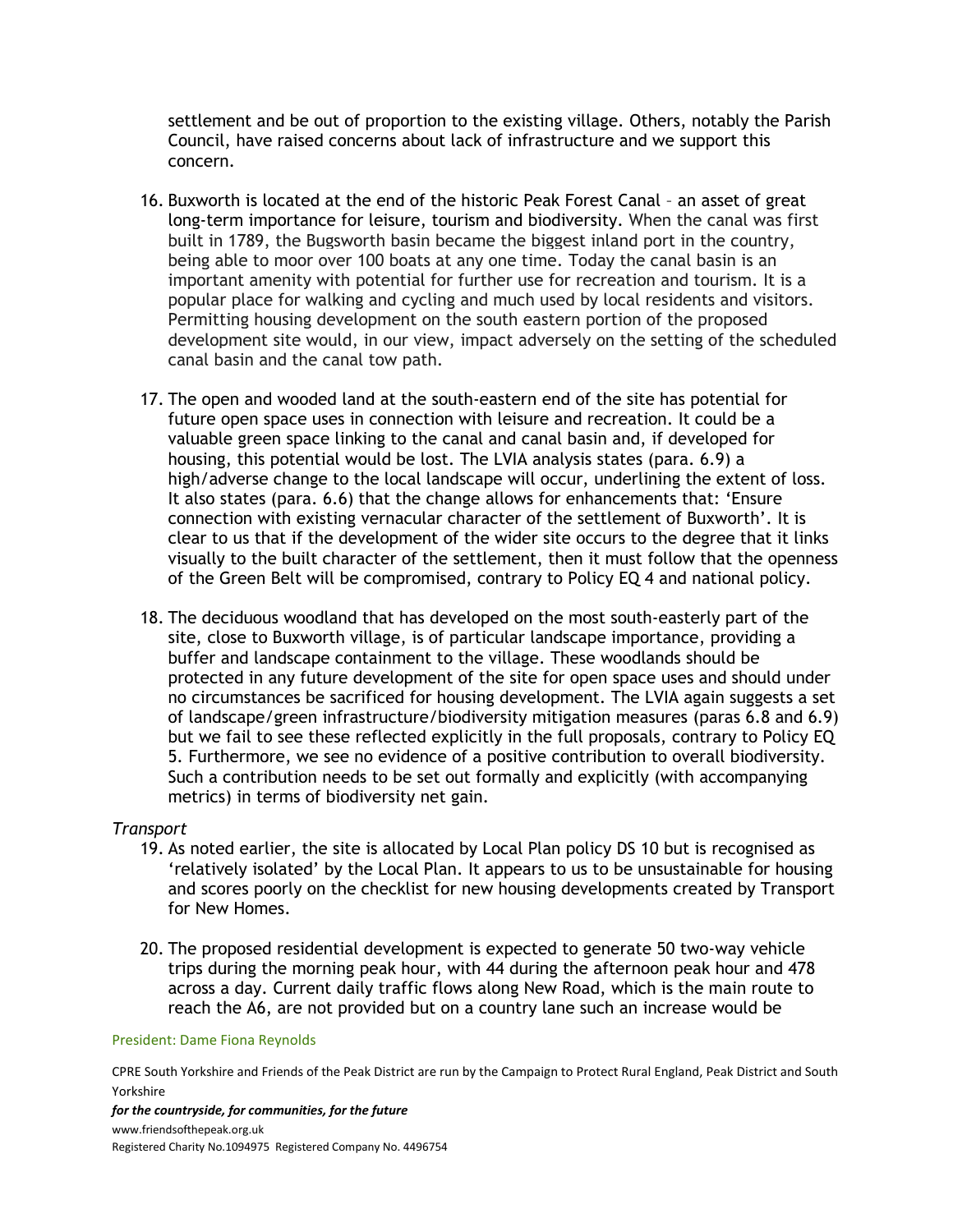substantial and unacceptable. The developer claims that most local people using the community centre would use sustainable modes of transport but having a car park immediately adjacent would encourage car use.

- 21. It also appears that leisure trips to use the 44-space car parking for tourists accompanying the development has been excluded from the transport assessment. Without visitor numbers we do not know if this provision of car parking is necessary. We note and support the comments by local residents and the Parish Council that the community facilities offered, including the car park, do not outweigh the harm posed by the current over-developed proposal.
- 22. Fifty per cent of journeys from the estate are stated to be made by sustainable modes, but this is an exaggeration as it includes car passengers. Only 22% of person trips would be made by foot, cycle or public transport, and car-dependency is likely to be high. The train stations at Whaley Bridge, Chinley and Furness Vale are located within 2km of the site and could be accessed by bus using the stop adjacent to the site on New Road, but they are well beyond the acceptable walking distance of 400m for bus and 800m for rail. Furthermore, residents at the western end of the development would have to walk 500m to reach the bus stop. The developer does not address these deficiencies through travel planning.
- 23. The walking and cycling facilities for access to daily needs in Buxworth are inadequate. The B6062 onto which the development would access is a single carriageway country lane and has a narrow pavement on the north (opposite side of the road to the site) side which extends only from the western end of the development to the church in Buxworth, where the bus stop is on the opposite side of the road. East of the church there is no pavement and cars are parked along the road, creating a strong disincentive to walk or cycle to the primary school or pub. The mean recorded vehicle speeds of 36mph would further intimidate both walkers and cyclists. Brookside as an alternative route to reach the school is also a narrow road with only a short narrow section of footway on the east side in front of the terrace of cottages. Services in Whaley Bridge (1.5km) and Furness Vale (2km) could be reached by foot and cycle using the canal towpath and the Goyt way, which of course provide an excellent leisure route.
- 24. The proposed access to the site onto the B6062 would be outside the 30mph speed limit for Buxworth.

### *Other comments/issues*

- 25. We have been made aware of the comments made to High Peak Council by the Buxworth Residents Group, a member organisation of the CPRE, and we support their detailed observations and wish to add our support to them, in particular their cogent analysis of the erroneous viability study provided by the developer.
- 26. The Whaley Bridge Neighbourhood Plan may have something to say about the development site but it is still in development.

#### President: Dame Fiona Reynolds

CPRE South Yorkshire and Friends of the Peak District are run by the Campaign to Protect Rural England, Peak District and South Yorkshire